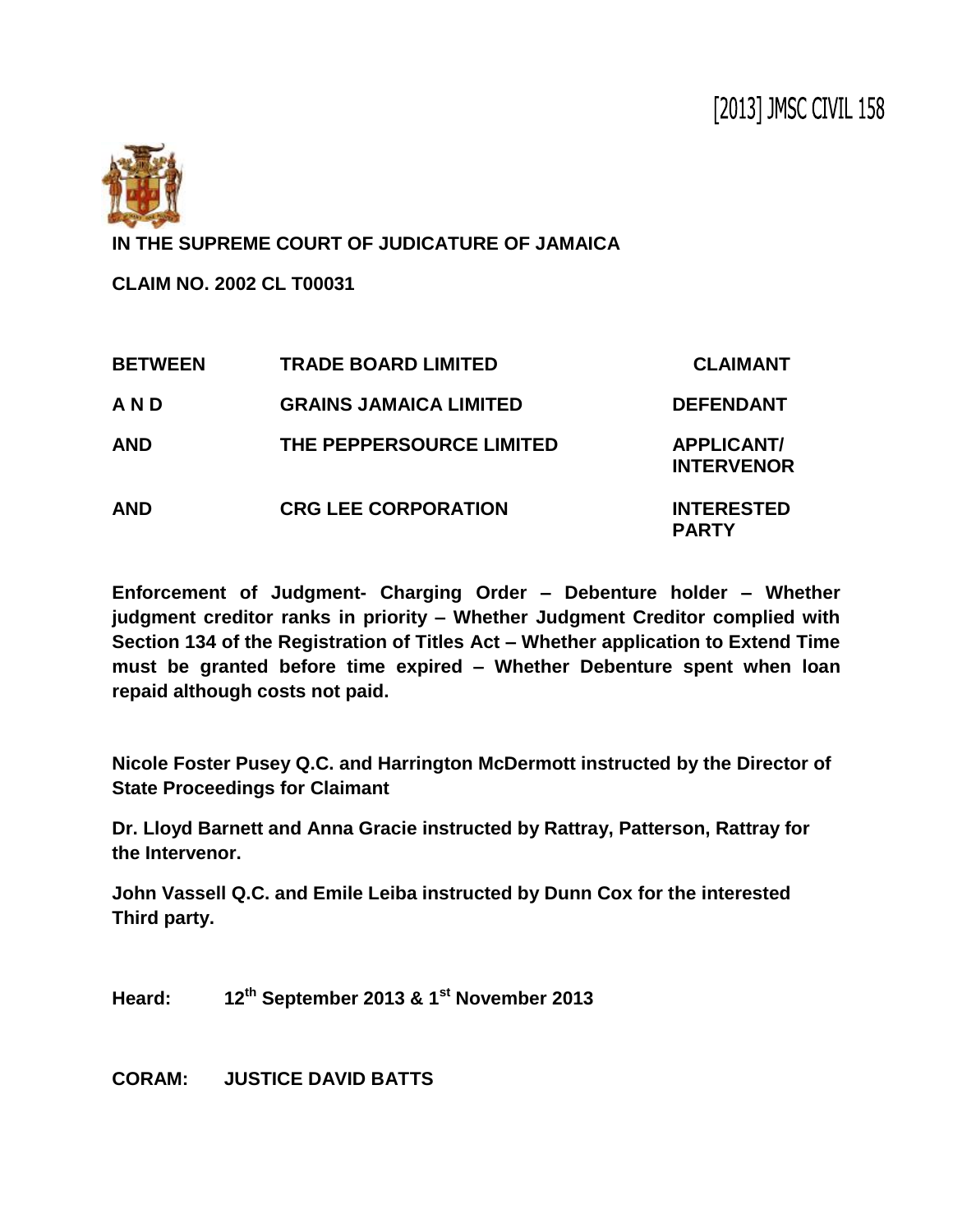[1] By a Notice of Application dated the  $22<sup>nd</sup>$  July 2010 the Intervenor (Peppersource Ltd.) seeks the following orders:

> 1. A declaration of priority with respect to the proceeds of sale of the land comprised in certificate of Title registered at Volume 1077 Folio 392 owned by Grains Jamaica Ltd. (the Defendant); and

> 2. An Order for disclosure of all monies received on account of the sale of the land comprised in Certificate of Title registered at Volume 1077 Folio 392 in the Register Book of Titles by the Trade Board Limited, (the Claimant), its employees, servants and/or agents.

The application was heard in Chambers however, as the issue may be of general interest to persons in the world of commerce I have asked the parties to attend before me for delivery of the judgment in open court.

- [2] The application it is hoped will be the final in a long series of applications and procedural steps since the commencement of legal action against Grains Jamaica Ltd. in the 1990's. A partial chronology of which is to be found in the affidavit of Symone Mayhew dated  $8<sup>th</sup>$  October 2002 and which is complemented by two affidavits of Anna Gracie dated the  $19<sup>th</sup>$  May 2008 and  $2<sup>nd</sup>$  May 2013.
- [3] I do not find it necessary to go into the details of that history suffice it to say, at this juncture property has been sold and the proceeds are held in escrow. The proceeds relevant to my consideration, and this is an agreed position between the parties, are the proceeds of sale of real estate. The interested party (CRG Lee Corporation) holds a debenture which charged the fixed assets of the Defendant judgment debtor. The Claimant is the judgment creditor at whose instance the property was sold. The Intervenor (Peppersource Ltd.) is also a judgment creditor but in another suit.
- [4] It seems to be the consensus among the parties appearing before me that paragraph (2) of the Notice of Application was no longer to be pursued. Indeed the Intervenor/Applicant indicated as much at Para 2 of their submissions:

"The second aspect of the application has already been dealt with in an affidavit sworn by Harrington McDermott on the  $4<sup>th</sup>$  July 2012."

[5] Dr. Barnett, the intervenors' lead counsel, further shortened the proceedings by reducing the issues for my consideration. Counsel as is to be expected candidly indicated that the only issue was one of priorities between the parties and there was no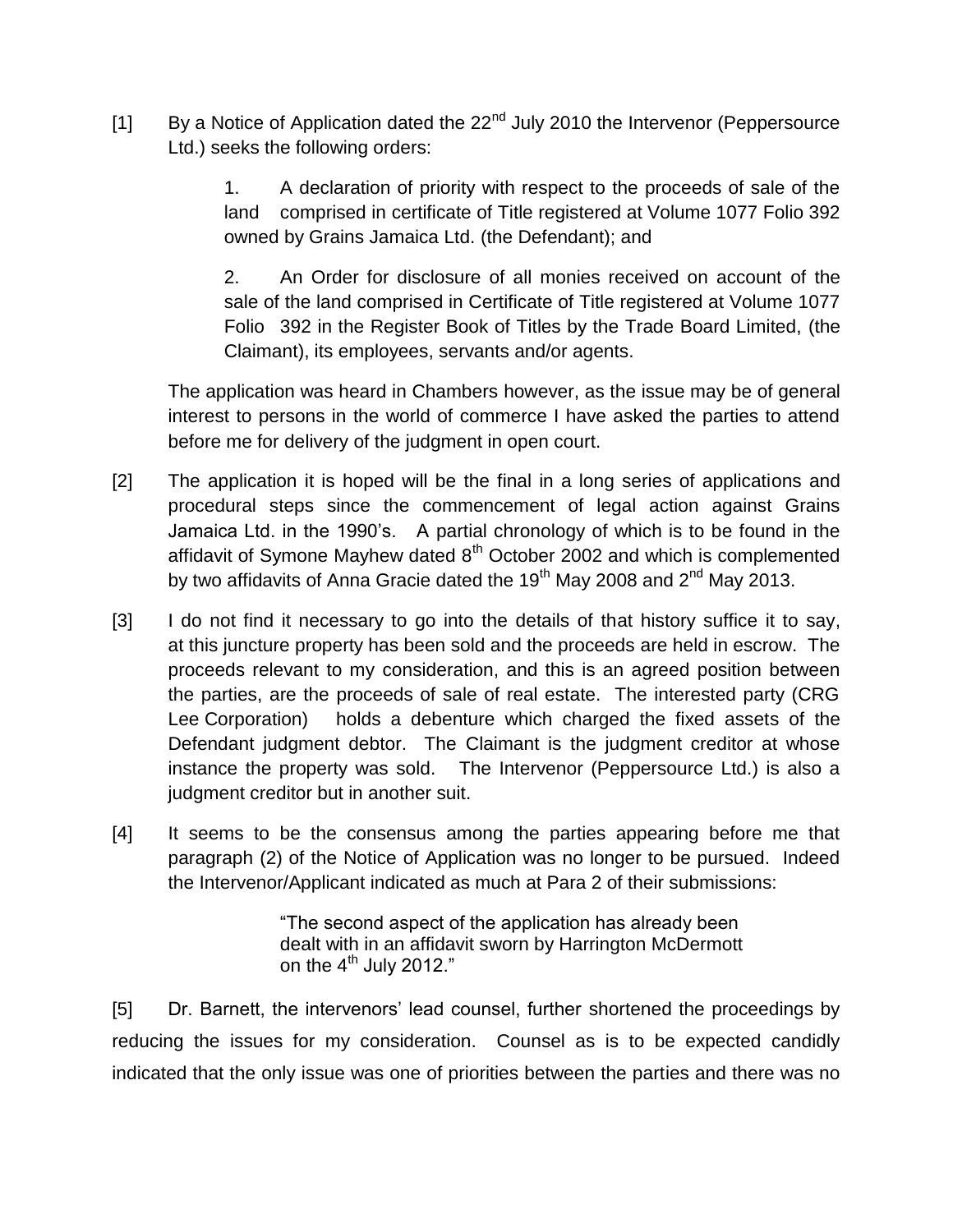dispute about the Claimant's judgment debt or the existence of the debenture. Dr. Barnett submitted that the other parties lost priority for the following reasons:

- a. In the case of the Claimant priority was lost because of a failure to comply with Section 134 of the Registration of Titles Act. Dr. Barnet submitted that it is not sufficient for an Order for Sale to be lodged at the Registrar of Titles; the Order will cease to bind the land unless either a Certificate of Sale is lodged within 3 months or an Order extending time is submitted "prior to expiration of the time." Dr. Barnett contends that the Claimant failed to do either and hence lost priority to the Intervenor/Applicant, notwithstanding that the Intervenor's judgment was last in time. He relied upon *Beverley Levy v. Ken Sales & Marketing Ltd. (2008)* UKPC 6 (14 January 2008) in support of the submission.
- b. In the case of the Interested party Dr. Barnett submitted that upon the loan (that is principal and interest) being repaid, the Debenture was spent. The instrument cannot in the circumstances of this case be used as a basis to recover consultancy fees, expenses or costs associated with the Debenture. Dr. Barnett cited no authority for this proposition but submitted that to hold otherwise would negate the purpose of S. 93 of the Companies Act which is intended to give notice to the world of the company's liabilities.
- [6] The Solicitor General who represented the Claimant indicated that she was caught by surprise as the oral submissions differed somewhat from the written arguments filed by the Intervenor. Time was requested to do a search for any relevant Orders extending time. The Crown was therefore allowed until 2:00 p.m. to locate such documents. The submissions of Mr. John Vassell Q.C. were therefore taken.
- 7. Mr. Vassell also claimed surprise but elected to proceed with his response to Dr. Barnett. He adopted the written submissions filed on the  $10<sup>th</sup>$  January 2013 and 4<sup>th</sup> September 2013. Mr. Vassell referred to the terms of the Debenture and submitted that Section 93 of the Companies Act was clear. It stated that which was to be filed. Anyone he submitted, who referred to the document would be aware fees, costs, and expenses were secured. These by their nature could not be exactly specified but were discoverable by reasonable enquiry. Mr. Vassell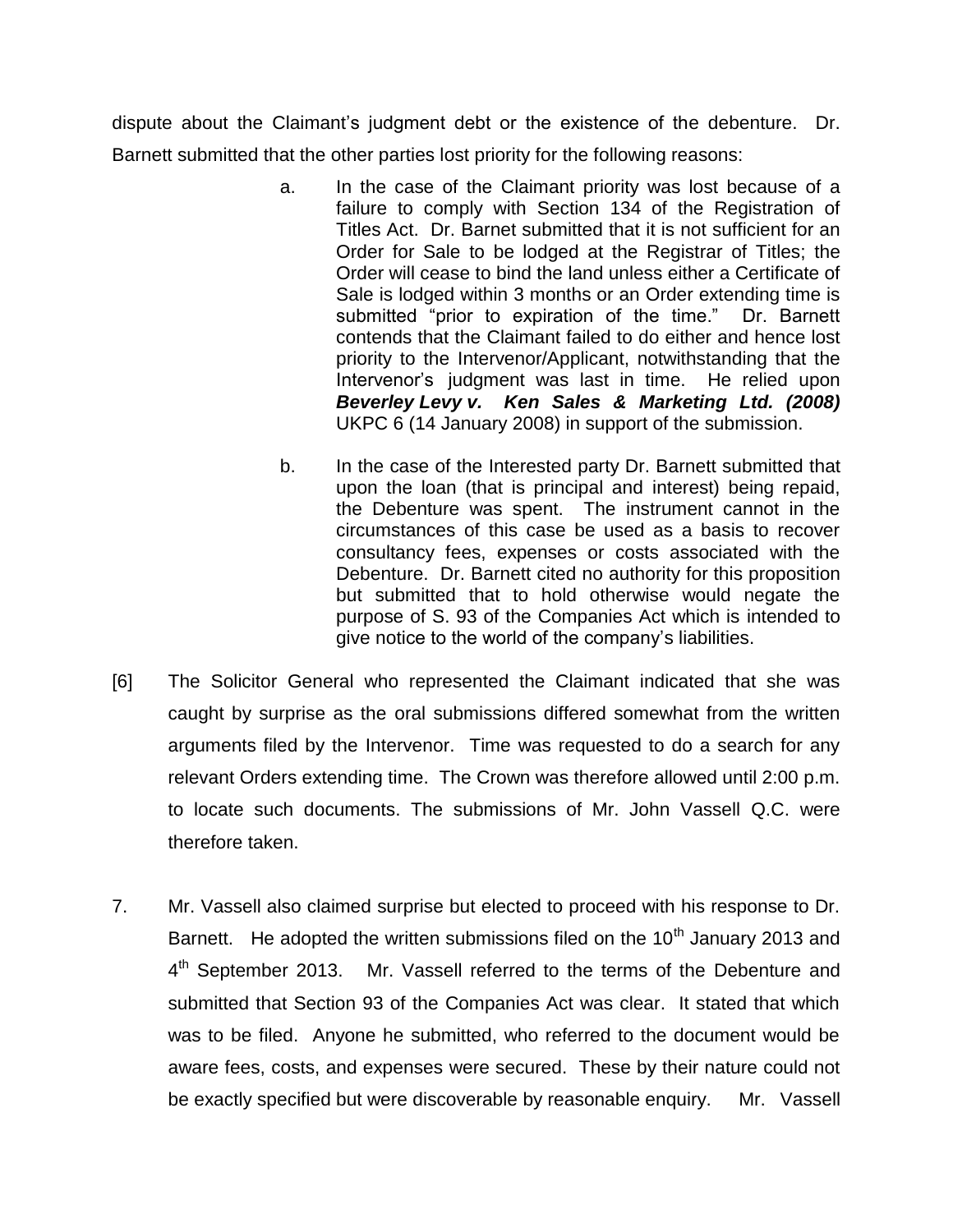submitted that the question before the court, when regard is had to Dr. Barnett's submission, was –

- a. Whether an obligation to pay a liability owing from time to time is valid and
- b. Can such an obligation be validly secured by a debenture charging land?

An affirmative answer, submitted Mr. Vassell was appropriate to both questions and therefore the application must fail. Mr. Vassell submitted further that the Registrar had given a certificate which was conclusive as to the satisfaction of Section 93 requirements and that this could not now be challenged.

[8] The Solicitor General, in her submissions after the adjournment conceded that Dr. Barnett's construction of Section 134 of the Registration of Titles Act was correct. There was a 3 month window in which either a transfer was to be lodged or time extended. She submitted that in the relevant period, the Claimant did apply for an extension of time. The court did not however fix the date for the hearing within that relevant period. That is, the Order extending time dated  $7<sup>th</sup>$ January 2003 was consequent upon an application filed on the 31 $\mathrm{^{st}}$  December 2002. It was submitted that the application having been filed before the expiry of the 3 month period that statutory requirement had been complied with. The Solicitor General made a further, perhaps more profound, submission. This was that whatever may have occurred in the past, the relevant Certificate of Sale was filed during a valid 3 month period. When the Certificate of Sale was issued the Registrar of Titles needed to be satisfied that a 3 month period had been extended. In this case, submitted the Crown's representative, the Transfer was registered on the  $21^{st}$  January 2008 and the Order extending time made on  $31^{st}$ January 2008. The Certificate of sale was therefore registered within a period of extension granted by the Court. The Crown also relied on the Ken Sales case cited by Dr. Barnett. It was submitted that as no other property interests had been registered between the time the Order for Sale was registered and the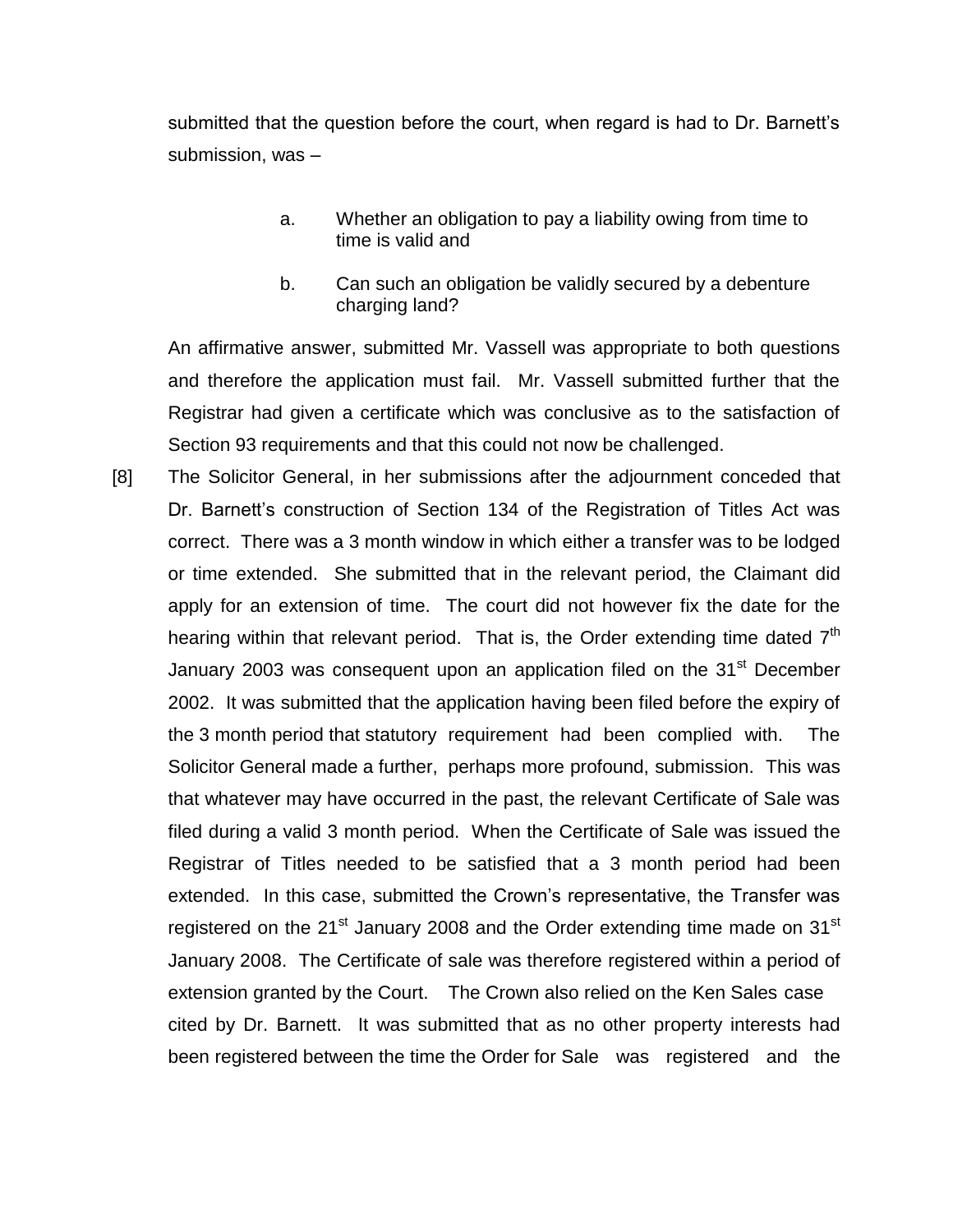time the transfer was registered, the Claimant had not lost its priority. The Crown did not challenge the priority of the interested third party, Debenture holder.

- [9] At the close of submissions the court adjourned to consider its decision. Having done so I have for the reasons stated below come to the conclusion that Dr. Barnett's submissions must fail.
- [10] Section 134 of the Registration of Titles Act is as follows:

*"S. 134. No execution registered prior to or after the commencement of this Act shall bind, charge or affect any land or any lease, mortgage or charge, but the Registrar, on being served with a copy of any Writ or Order of Sale issued out of any court of competent jurisdiction, or of any judgment, decree or Order of such court, accompanied by a statement signed by any party interested or his attorney, solicitor or agent, specifying the land, lease mortgage or charge sought to be affected thereby, shall, after marking upon such copy the time of such service, enter the same in the Register Book; and after any land, lease, mortgage or charge, so specified shall have been sold under any such writ, judgment, decree or order, the Registrar shall, on receiving a certificate of the sale thereof in such one of the Forms A, B or C in the Twelfth Schedule hereto as the case requires (which certificate shall have the same effect as a transfer made by the proprietor), enter such certificate in the Register Book., and on such entry being made the purchaser shall become the transferee, and be deemed the proprietor of such land, lease, mortgage or charge:*

*Provided always that until such service as aforesaid no sale or transfer under any such writ or Order shall be valid against a purchaser for valuable consideration, notwithstanding such writ or order had been actually issued at the time of purchase, and notwithstanding the purchasr had actual or constructive notice of the issuing of such writ or order.*

*Upon production to the Registrar of sufficient evidence of the satisfaction of any writ or order a copy whereof shall have been served as aforesaid, he shall make an entry in the Register Book of a memorandum to that effect, and on such entry being made such Writ or Order shall be deemed to be satisfied.*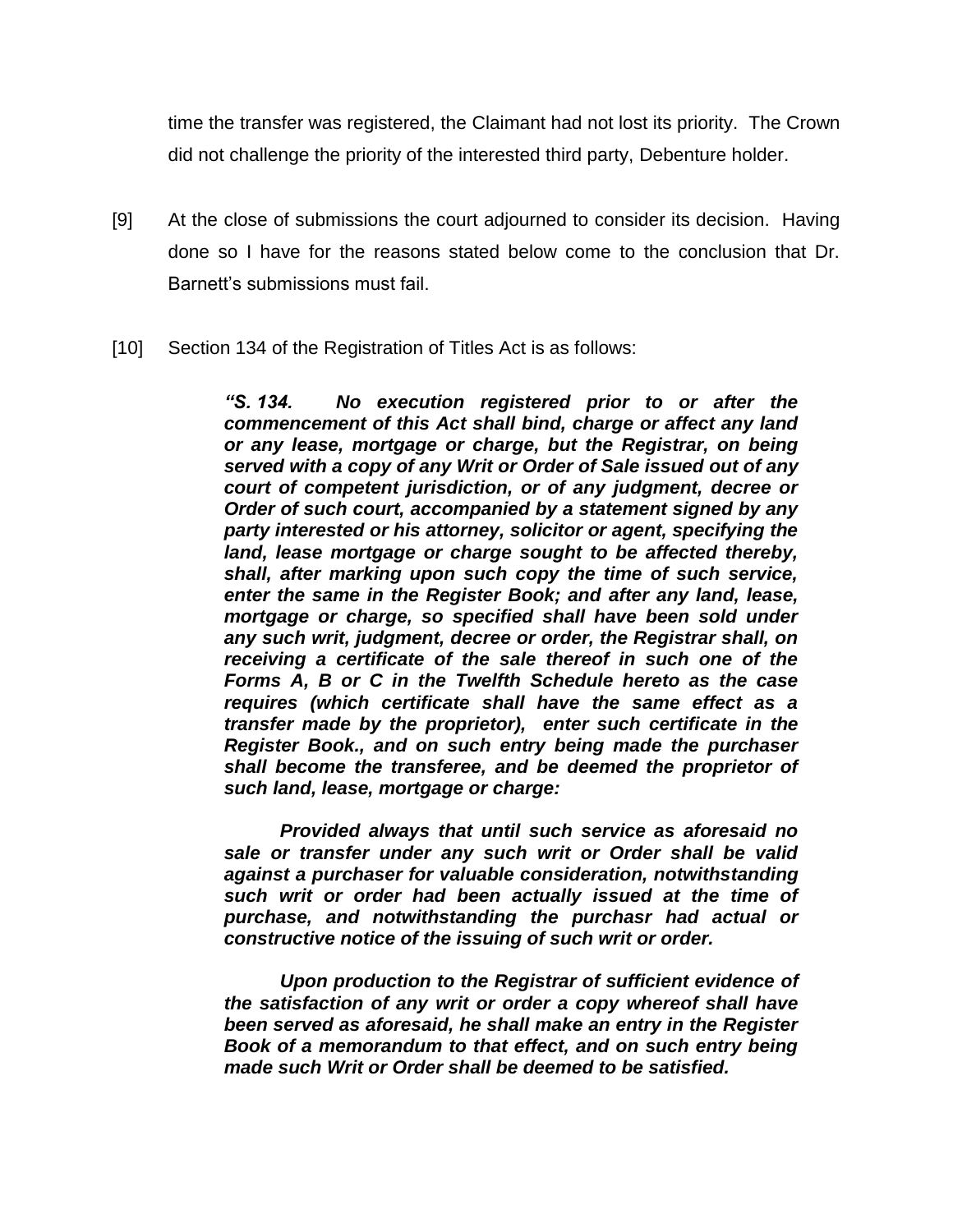*Every such Writ or Order shall cease to bind, charge or affect any land, lease, mortgage or charge, specified as aforesaid, unless a certificate of the sale under such Writ shall be left for entry upon the register within three months from the day on which such copy was served or such longer time as the court shall direct." (Emphasis added)."*

The words I have highlighted are the fodder for Dr. Barnett's submission.

- [11] It is, I think important, to note that Parliament did not use the word 'extended', in relation to time nor did they say that an application to extend time must be made prior to the expiration of the 3 month period. Rather the legislature conferred on the court a power to direct (i.e. declare or state) such period by which the writ or order can continue to bind charge or affect any land, lease, mortgage or charge. So that even if the 3 month period expired with no Certificate of Sale having been lodged, the Registrar would be at liberty to register the sale provided an Order from the Court, directing a longer time by which it may be lodged, was also served on the Registrar.
- [13] Any other construction would result in a judgment creditor being unable to register a sale made pursuant to a valid judgment debt and Order for sale, merely because 3 months elapsed since the Order was lodged with the Registrar and he had not applied within that 3 month period for an extension.
- [14] It must be presumed that Parliament by giving the power to the court to direct to what date time may be extended, intended no such absurdity. Furthermore it is also to be expected that a court will have before it when application to extend time is made, current information on the debtor's property including any intervening interests. What is clear is that any intervening interests prejudiced by an ex parte application without full disclosure, would be entitled to seek a remedy on the basis that their interest had been registered at a time when the writ or order "ceased to bind charge or affect" the land in question. No irreparable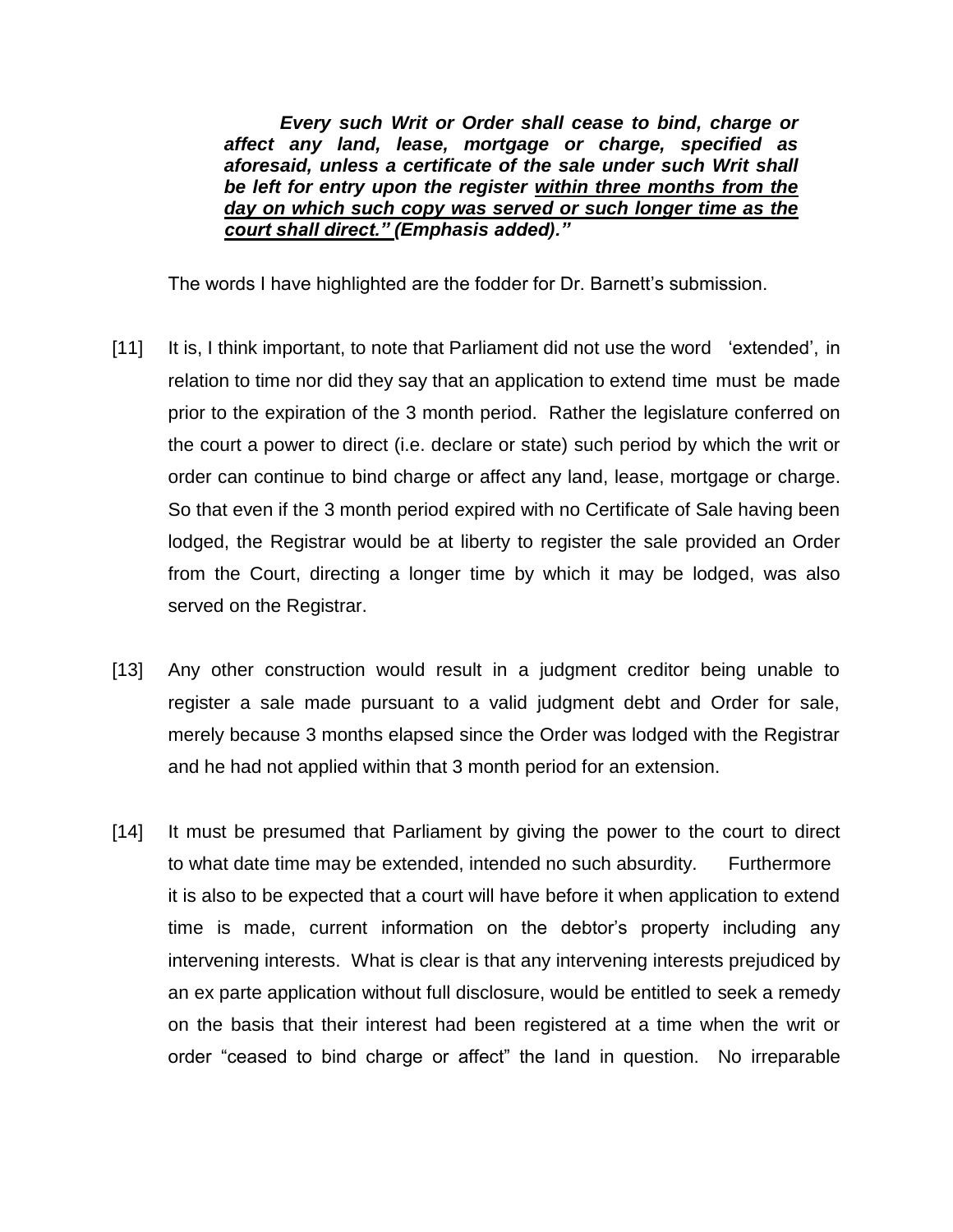prejudice or unfairness should therefore result from the construction I have placed upon Section 134.

[15] Applying the above to the facts of this case it is clear that the Order for sale dated the 3<sup>rd</sup> day of October 2002 made in Suit CL 2002 T  $-$  031 was entered on the title on the  $10<sup>th</sup>$  October 2002. The Transfer pursuant to that Order was registered on the 21<sup>st</sup> January 2008. No intervening interest was registered in the period. A certificate of Sale dated  $13<sup>th</sup>$  December 2007 was filed at the Supreme Court of Jamaica on the  $27<sup>th</sup>$  March 2007. On the  $31<sup>st</sup>$  January 2008 the Honourable Mr. Justice Jones made an Order in the following terms-

> "The validity of the Certificate of Sale issued by the Registrar of the Supreme Court (pursuant to Section 134 of the Registration of Titles Act) and dated the 13<sup>th</sup> December 2007 be extended to March 31 2008."

[16] The Order although curiously worded has the effect of directing the Registrar to extend the time for lodging the Certificate of Sale until the  $31<sup>st</sup>$  March 2008. This it seems is a sufficient answer to the Intervenor's submissions. It is however worth noting that on the  $7<sup>th</sup>$  January 2003 the Honourable Miss Justice C. McDonald (Ag). (as she then was) made the following Order,

> "The 3 month period set out in section 134 of the Registration of Titles Act be extended to 6 months in relation to the Order dated the 3<sup>rd</sup> October 2002 regarding land registered at Volume 1077 Folio 392 of the Registration Book of Titles."

The Formal Order reflects on its face that it was made pursuant to a Summons for Extension of Time dated the  $31<sup>st</sup>$  day of December 2002. This means the application for extension was filed prior to the expiration of the 3 month period. It is my view, that the court has jurisdiction to direct an extension of the 3 month period pursuant to Section 134 and that such direction may be given whether or not the application is made within that 3 month period and whether or not the 3 month period has expired at the time the application is heard. It is not disputed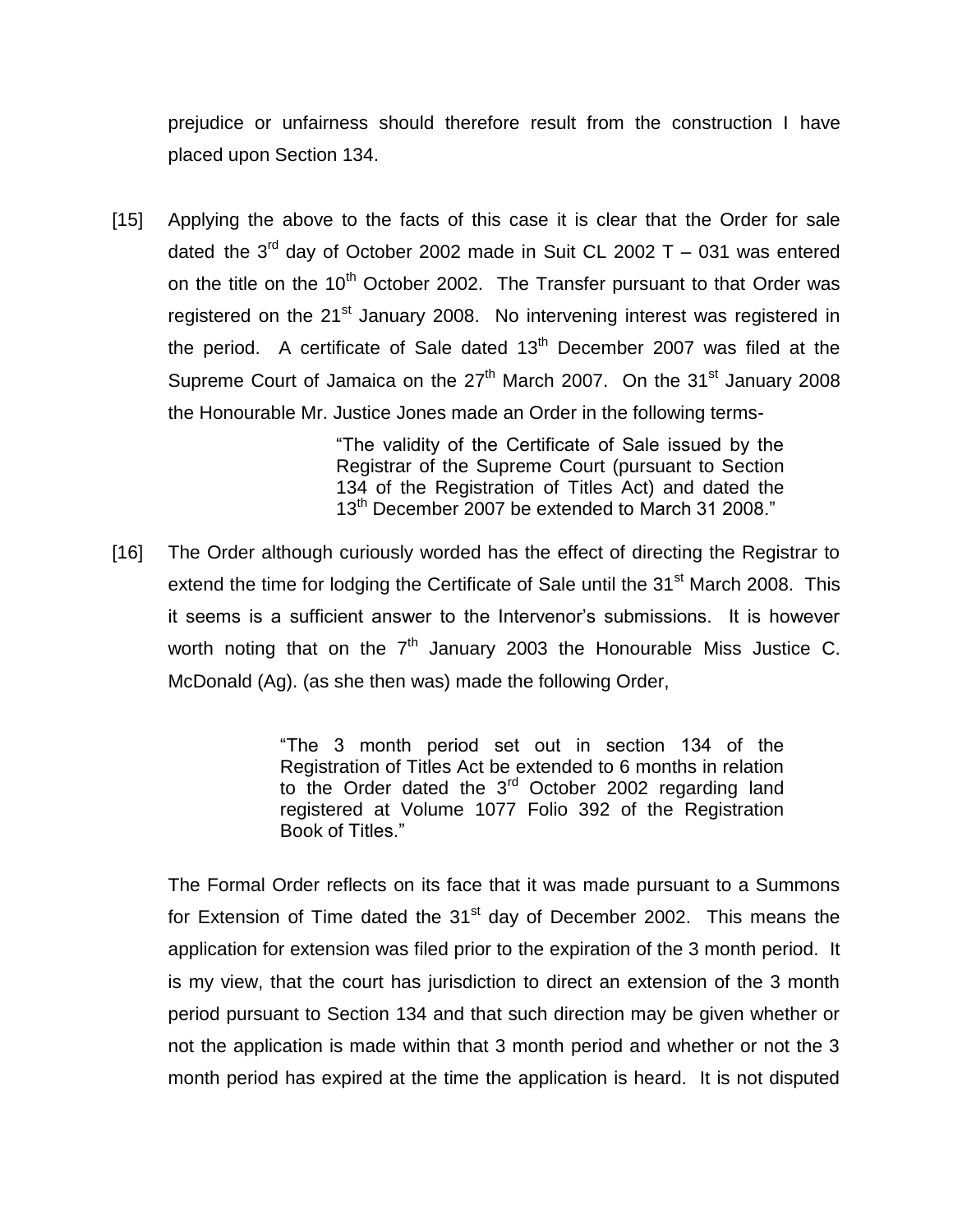that the Interested party obtained judgment and commenced execution prior to the intervenor and therefore was first in time.

[17] As regards Dr. Barnett's submission with respect to the Debenture holder, the court firstly had regard to some relevant terms of the Debenture. The Debenture describes the Facility thus,

> **"Any and all credit facilities extended to the borrowers by the lender from time to time shall be a first lien to the debenture, mortgage of Accounts Receivable and the Promissory Note dated August 31, 1999 in the amount of One Million Seven Hundred Fifty Thousand United States Dollars (US \$1,750,000) in favour of CRG until the said Loan is paid in full." (Emphasis mine)**

Dr. Barnett's submission is that once the Loan is paid in full the first lien of the Debenture ends.

[18] The Debenture, however describes the Principal Amount thus,

*"***Not more than One Million Seven Hundred Fifty Thousand United States Dollars (US\$1,750,000) by way of a note, mortgage and this Debenture.**

**This Debenture shall be impressed in the first instance with Stamp Duty covering an aggregate indebtedness of the sum of One Million Seven Hundred Fifty Thousand United States Dollars (US\$1,750,000) but the lender shall be empowered at any time or times hereafter (without further license or consent of the Borrowers) to impress additional stamp duty hereon covering any sum or sums by which the said indebtedness may exceed the sum abovementioned, its being the intent of these presents that this security shall cover the indebtedness of the Borrowers to the Lender of any aggregate amount which may exist; provided however, that failure on the part of the Lender to impress additional stamp duties shall not reduce or otherwise limit Lender's security or its rights or remedies against Borrowers."**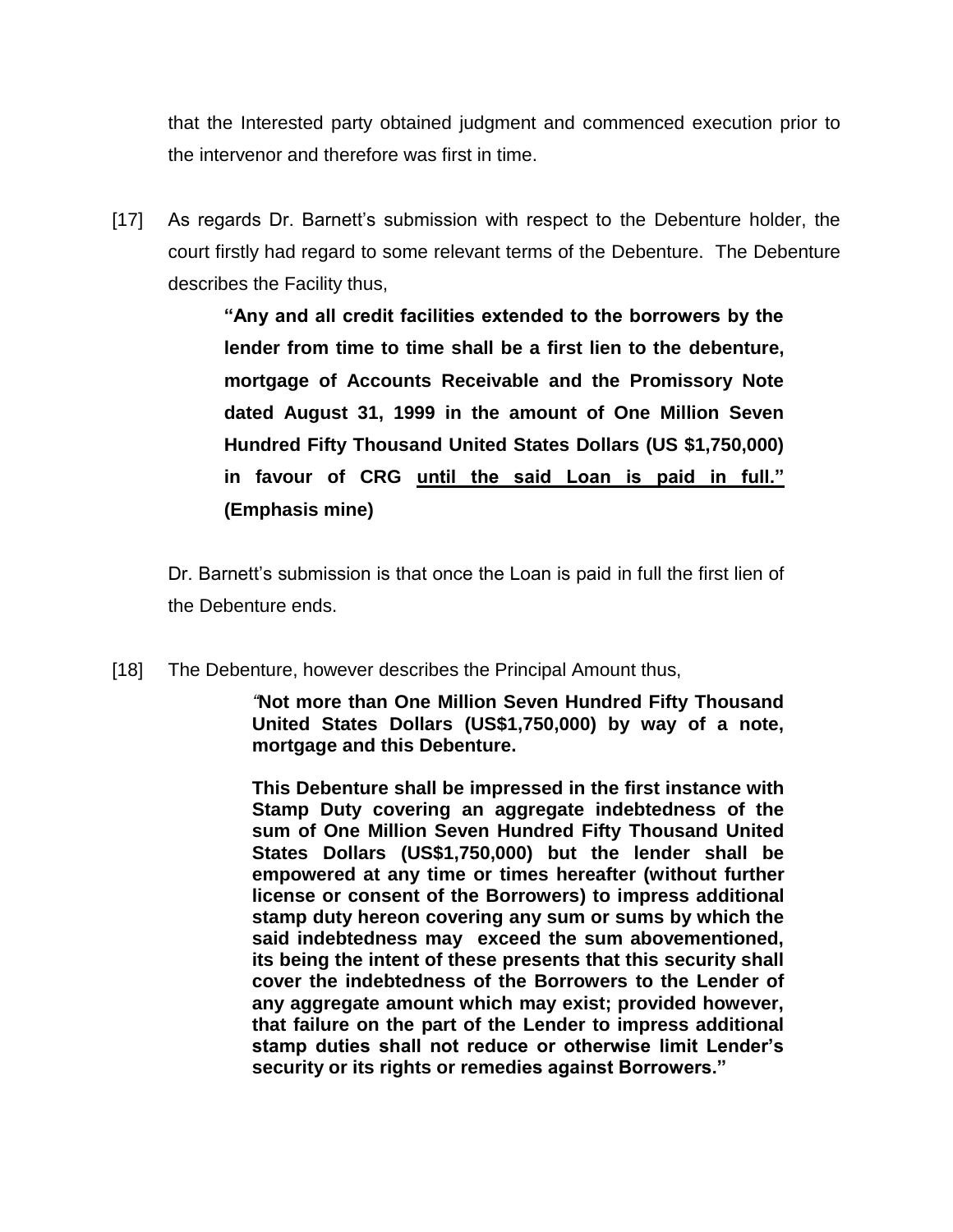[19] At Clauses 1 and 2 of the Debenture the following appears:

## **"Acknowledgement of Indebtedness**

**1. The Borrowers hereby, jointly and severally, acknowledge themselves indebted and bind themselves to pay to the Lender on or before the 31st December 1999:**

- **a. The above stated principal amount ("the Principal amount") in United States dollars; plus**
- **b. Such other amounts in United States dollars as may be owed by any of the Borrowers to the Lender under the terms of this debenture or under the letter of commitment or under any other agreement from time to time made between the lender and any of the borrowers in relation to the facility; plus**
- **c. Interest in United States Dollars on the amounts described in Clauses (a) and (b), ("Interest") on the amounts outstanding from day to day, at the rate specified above, such interest to be compounded monthly in arrears.**

**2. For greater certainty, the amount secured under this Debenture shall be deemed to include all interest, compound interest, receivership fees, costs of seizure and realization, and legal fees relating to collection and realization, all levies, taxes and liens that must be paid, satisfied or otherwise discharged in order to seize or realize the assets subject to this Debenture and all other costs, fees and amounts payable under the terms of this Debenture (and any renewal or extension thereof), in addition to the Principal Amounts advanced (all of which are collectively described in this Debenture as "costs"). (Emphasis added)**

[20] Under the heading "Security" the Debenture states:-

*"***2(1) As security for the performance of its obligations under this Debenture and under the letter of Commitment and any other agreement from time to time made between the lender and any of the Borrowers in relation to the Facility ('the Obligations") and payment of all Principal, Interest, or Costs thereunder, the Borrowers hereby charge the lender all the undertaking**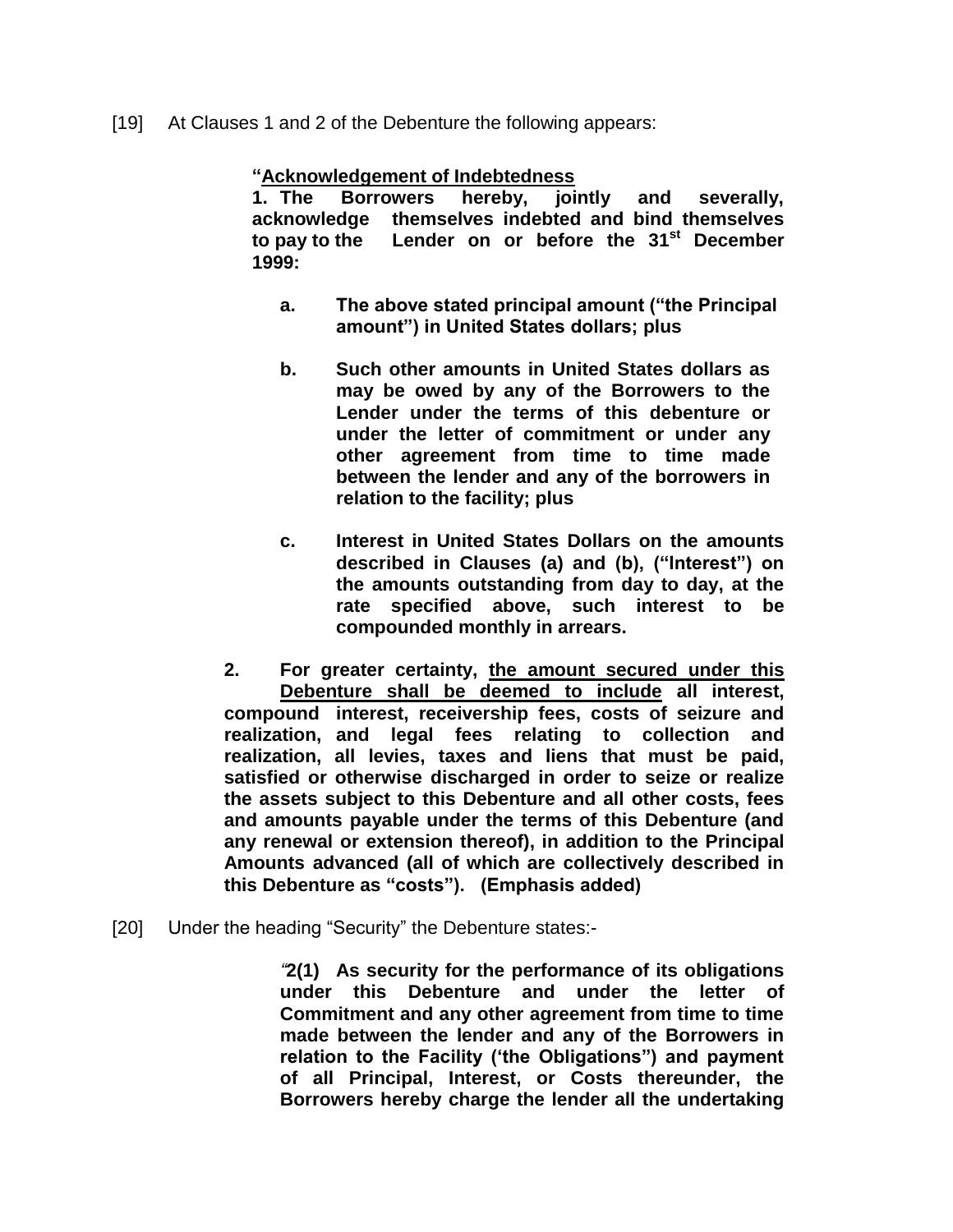**property, assets, goodwill and uncalled capital (collectively, the collateral) including without limitation, all tangible and intangible property, of the Borrowers both present and future. The charge hereby created shall be a fixed first charge on the real property of the Borrowers and a future and floating charge on all other property and assets of the Borrowers, including but not limited to, the factoring of accounts receivable and/or the rice and/or equipment to be purchased from the proceeds of the facility.**

**Subject only to the Debenture Mortgage of Accounts Receivable, the Promissory Note dated August 31 1999 in the amount of One Million Seven Hundred Fifty Thousand United States Dollars (US\$1,750,000) until the said loan is paid in full."**

[21] Lest there be any doubt the parties also agreed at Clause 3(2) under the heading "Continuing Security"

> *"3(2) This debenture and the security created by it shall remain in full force and effect despite the repayment and readvance from time to time of the whole or any part of the Principal Amounts, until all amounts owed by the Borrowers to the Lenders have been paid in full and all other obligations of the Borrowers have been performed."* (Emphasis added)

[22] It is manifest on a reading of those terms of the Debenture that the parties intended the charge to cover Principal Interest and Costs. This is not surprising, indeed the costs of recovery are a necessary incident to a charge of this nature. It would have been surprising indeed had it stated otherwise. Parliament I find did not in Section 93 of the Companies Act, intend to deprive a lender of security for his costs. The "Particulars" of the charge for the purposes of Section 93(1) are sufficiently delivered or received by the Registrar with the filing of the debenture or such other details and particulars as the Registrar may request or require. Section 93 (7) (a) to (d), be it noted apply in the case of a "series of debentures containing … any charge to the benefit of which the debenture holders of that series are entitled *pari passu*." We are not here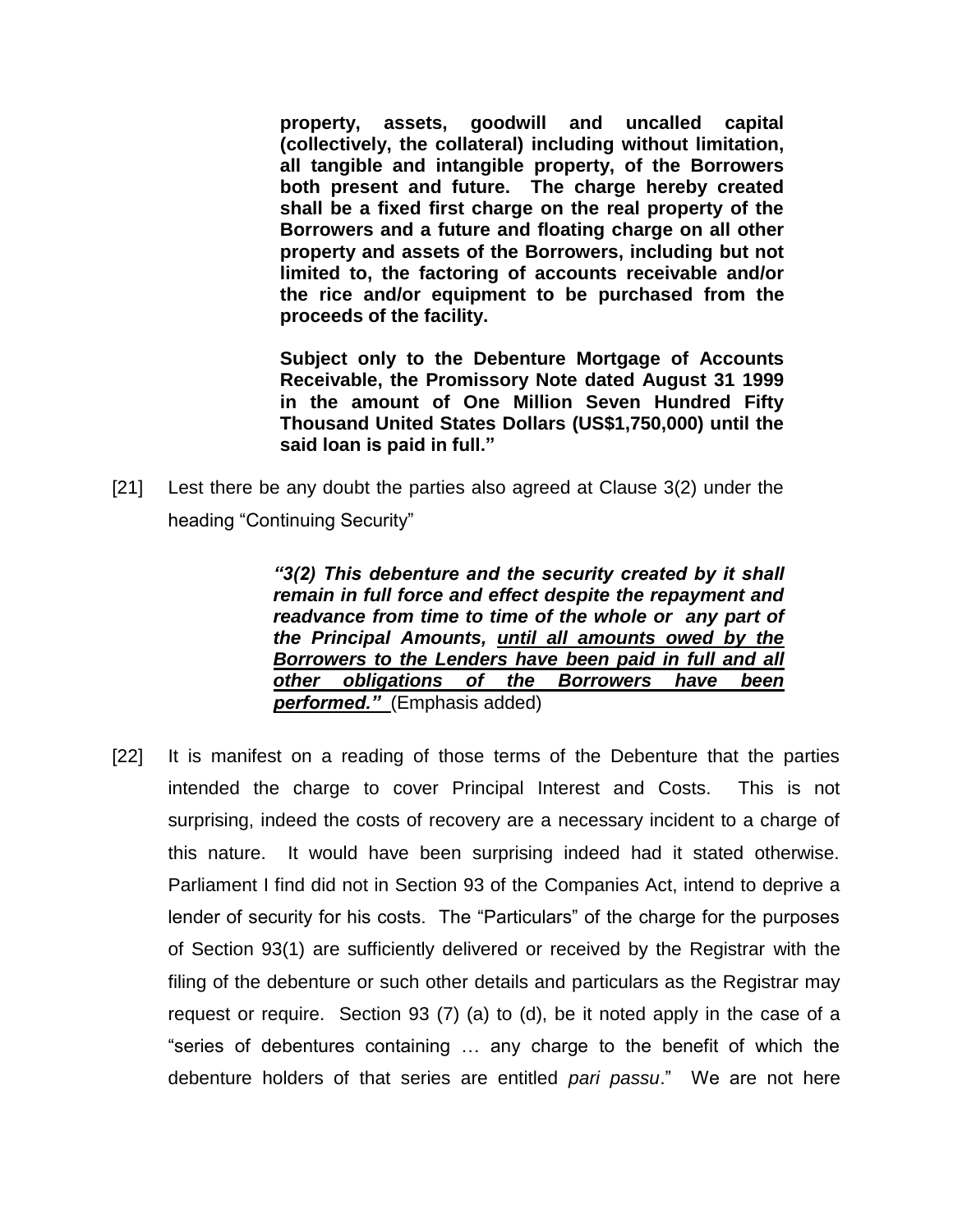dealing with that situation. In any event to the extent section 93 (7) refers to the "total amount secured by the series", the context shows that it is referring to the total principal amount. Parliament has not said, and ought not to be assumed to be saying, that the total principal and total costs (of recovery) must be disclosed at the time of registration. This is because total costs of recovery will obviously not be known when the Debenture is created.

- [23] These are my reasons for rejecting the carefully formulated submissions of Dr. Barnett. I should say for completeness that I also do not accept the other arguments contained in the intervenors written submissions filed on the  $24<sup>th</sup>$ January 2013. Dr. Barnett may not have abandoned them but he made no oral submission in support. This is not surprising.
- [24] The submission is made at Paragraphs 23 and 38 of the intervenor's written submission that the existence of Peppersource Ltd's interest was not brought to the attention of the court at the time of the ex parte Order made on the 24<sup>th</sup> July 2002 by the Honourable Mr. Justice Hibbert. It was also submitted that the Debenture had not been registered within the 21 day period stipulated by Section 93 of the Companies Act, and hence it was invalid as against the Intervenor.
- [25] I accept as a correct statement of law the interested party's response at paragraph 9 of its written submission filed on the 4<sup>th</sup> September, 2013. The Order of Hibbert J dated 24 July 2000 extending the 21 day period for registration of the Debenture had the effect, once the Debenture was registered within the extended time, of rendering the charge *valid ab initio.* I also accept the distinctions drawn relative to the Adele Case relied upon by the Intervenor. That is Hilbert's J's decision was not made on an Ex parte application (as the company was a party). Furthermore and the intervenor being an unsecured creditor who had not issued execution on the land, had not acquired prior rights at the time of Hibbert J's Order.